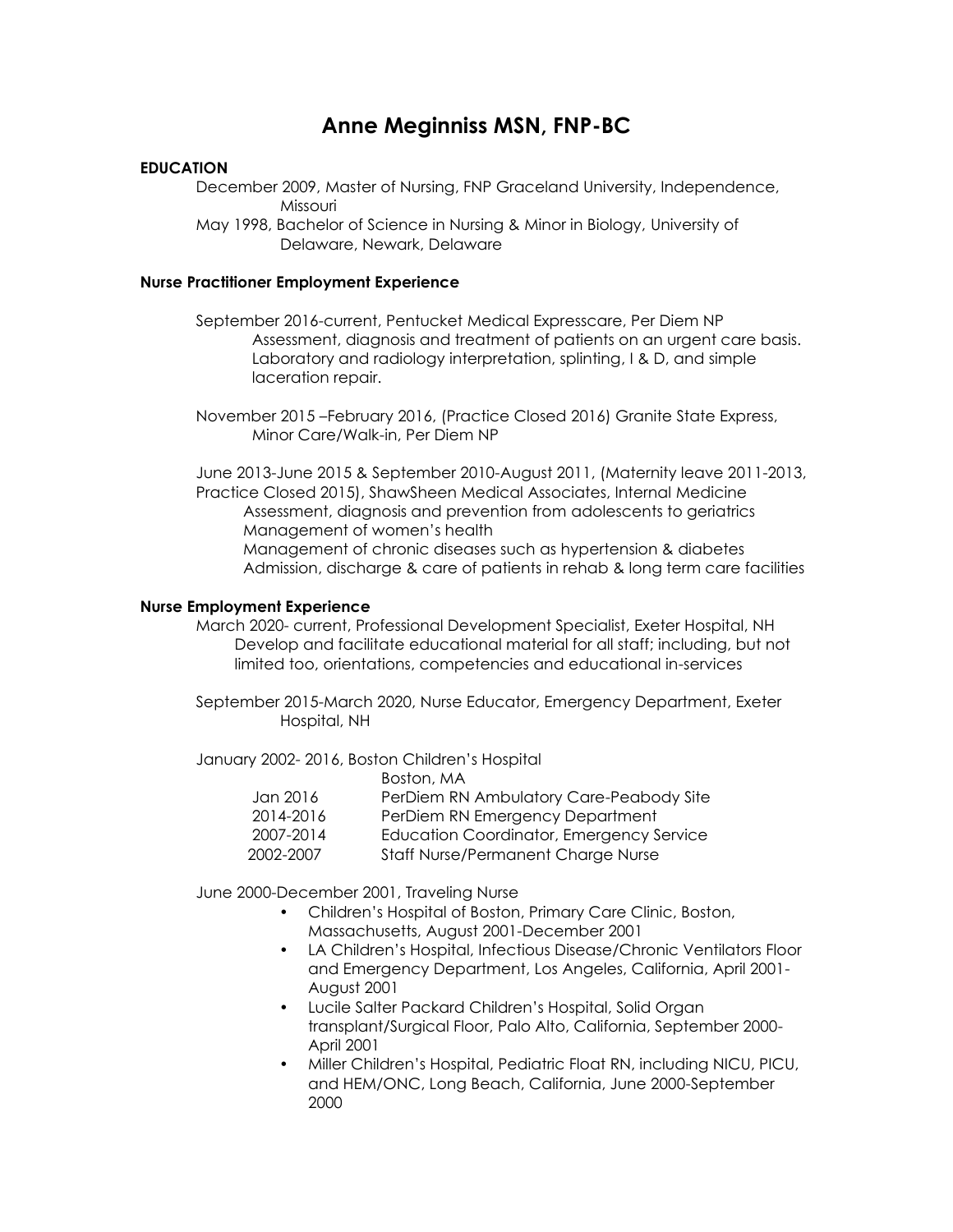June 1998-June 2000, ED Staff Nurse, Children's Hospital of Philadelphia

- Performed primary nursing care of the emergency department patient
- Responsible for accurate triage of the emergency department patient
- Member of the Trauma/Resuscitation team in an urban Level 1 trauma center
- Developed of Healthy Work Environment Committee to help support nursing staff
- Worked in collaboration with the pharmacy, and emergency department staff to reorganize emergency medication tray used in critical situations

## **Professional Licenses/Certifications**

 AANC-FNP certification May 2010, renewed 2020 RN/NP license July (MA/NH current) Basic Life Support, CPR Pediatric Advanced Life Support, PALS Advanced Cardiac Life Support, ACLS Certified Emergency Nurse, CEN Trauma Nurse Course, TNCC

#### **Professional Organization**

 NEONE Member Former member of Pediatric Specialty Team, PST-1, Federal Emergency Management Administration, FEMA

## **Posters**

Capnography for Procedural Sedation and Analgesia- Coauthor of educational poster, Boston Children's Hospital Emergency Department, 2008.

Cultivating New Graduates Nurses in a Pediatric Emergency Department- Coauthor of poster presented at Emergency Nursing Association Leadership Conference, Honolulu, Hawaii, 2008

Family-Centered Biopsychosocial Model approach to Patient Care during a Disaster- Coauthor of poster presented at the National Disaster Conference, Los Angles Children's Hospital, September 2009.

## **Presentations**

*Child Life & Nursing in the Emergency Department*, Nursing Grand Rounds, Children's Hospital Boston, March 2008.

*Nursing Morbidity & Mortality, Time Out for Patient Safety*, Children's Hospital Boston, May, 2009.